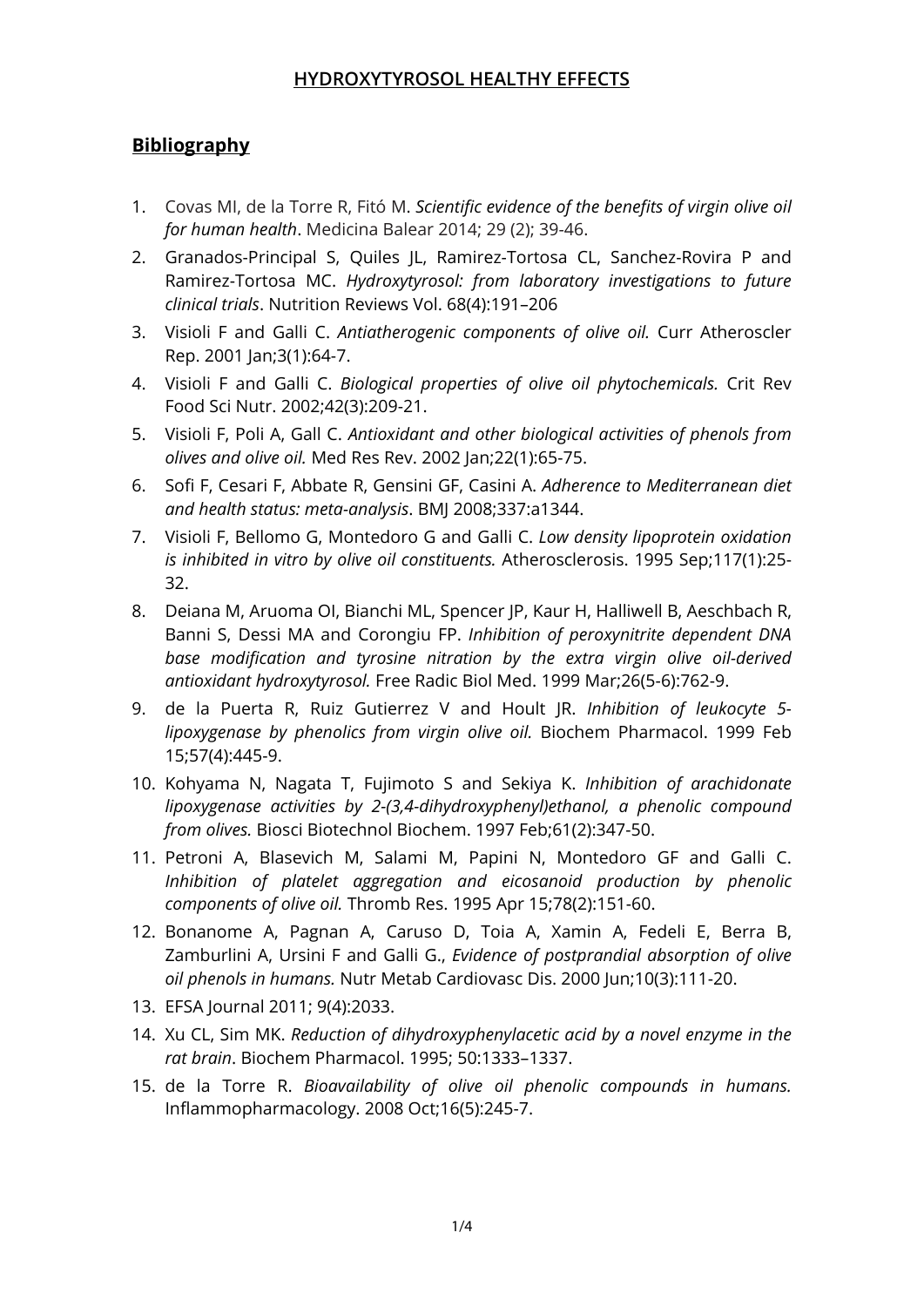- 16. Edwards DJ, Rizk M. *Conversion of 3, 4-dihydroxyphenylalanine and deuterated 3, 4-dihydroxyphenylalanine to alcoholic metabolites of catecholamines in rat brain*. J Neurochem. 1981;36:1641–1647.
- 17. Miro-Casas E, Covas MI, Farre M, Fitó M., Ortuno J, Weinbrenner T, Roset P and de la Torre R. *Hydroxytyrosol disposition in humans.* Clin Chem. 2003 Jun;49(6 Pt 1):945-52.
- 18. Visioli F, Galli C, Grande S, Colonnelli K, Patelli C, Galli G and Caruso D. *Hydroxytyrosol excretion differs between rats and humans and depends on the vehicle of administration.* J Nutr. 2003 Aug;133(8):2612-5.
- 19. Zainal TA, Weindruch R, Szweda LI and Oberley TD. *Localization of 4-hydroxy-2 nonenal-modified-proteins in kidney following iron overload.* Free Radic Biol Med. 1999 May;26(9-10):1181-93.
- 20. Vissers MN, Zock PL, Roodenburg AJ, Leenen R, Katan MB. *Olive oil phenols are absorbed in humans*. J Nutr 2002;132:409–17.
- 21. Bai C, Yan X, Takenaka M, Sekiya K, Nagata T. *Determination of synthetic hydroxytyrosol in rat plasma by GC–MS*. J Agric Food Chem 1998;46:3998–4001.
- 22. Covas MI, de la Torre K, Farré-Albaladejo M, Kaikkonen J, Fitó M, López-Sabater C, Pujadas-Bastardes MA, Joglar J, Weinbrenner T, Lamuela-Raventós RM, de la Torre R. *Postprandial LDL phenolic content and LDL oxidation are modulated by olive oil phenolic compounds in humans.* Free Radic Biol Med. 2006 Feb 15;40(4):608-16.
- 23. Corona G., Tzounis X., Dessi M.A., Deiana M., Debnam E.S., Visioli F. and Spencer J.P.E., *The fate of olive oil polyphenols in the gastrointestinal tract: implications of gastric and colonic microfloradependent biotransformation*. Free Radic Res. 2006 Jun;40(6):647-58.
- 24. Tuck KL, Freeman MP, Hayball PJ, Stretch GL, Stupans I. *The in vivo fate of hydroxytyrosol and tyrosol, antioxidant phenolic constituents of olive oil, after intravenous and oral dosing of labeled compounds to rats*. J Nutr 2001;131:1993– 6.
- 25. Lusis AJ. *Atherosclerosis*. Nature 2000;407:233–41.
- 26. Bulotta S, Celano M, Lepore SM, Montalcini T, Pujia A, Russo D. *Beneficial effects of the olive oil phenolic components oleuropein and hydroxytyrosol: focus on protection against cardiovascular and metabolic diseases*. J Transl Med. 2014 Aug 3;12:219.
- 27. Camargo A, Ruano J, Fernandez JM, Parnell LD, Jimenez A, Santos-Gonzalez M, Marin C, Perez-Martinez P, Uceda M, Lopez-Miranda J, Perez-Jimenez F. *Gene expression changes in mononuclear cells in patients with metabolic syndrome after acute intake of phenol-rich virgin olive oil*. BMC Genomics. 2010 Apr 20;11:253.
- 28. Castañer O, Covas MI, Khymenets O, Nyyssonen K, Konstantinidou V, Zunft HF, de la Torre R, Muñoz-Aguayo D, Vila J, Fitó M. *Protection of LDL from oxidation by olive oil polyphenols is associated with a downregulation of CD40-ligand expression*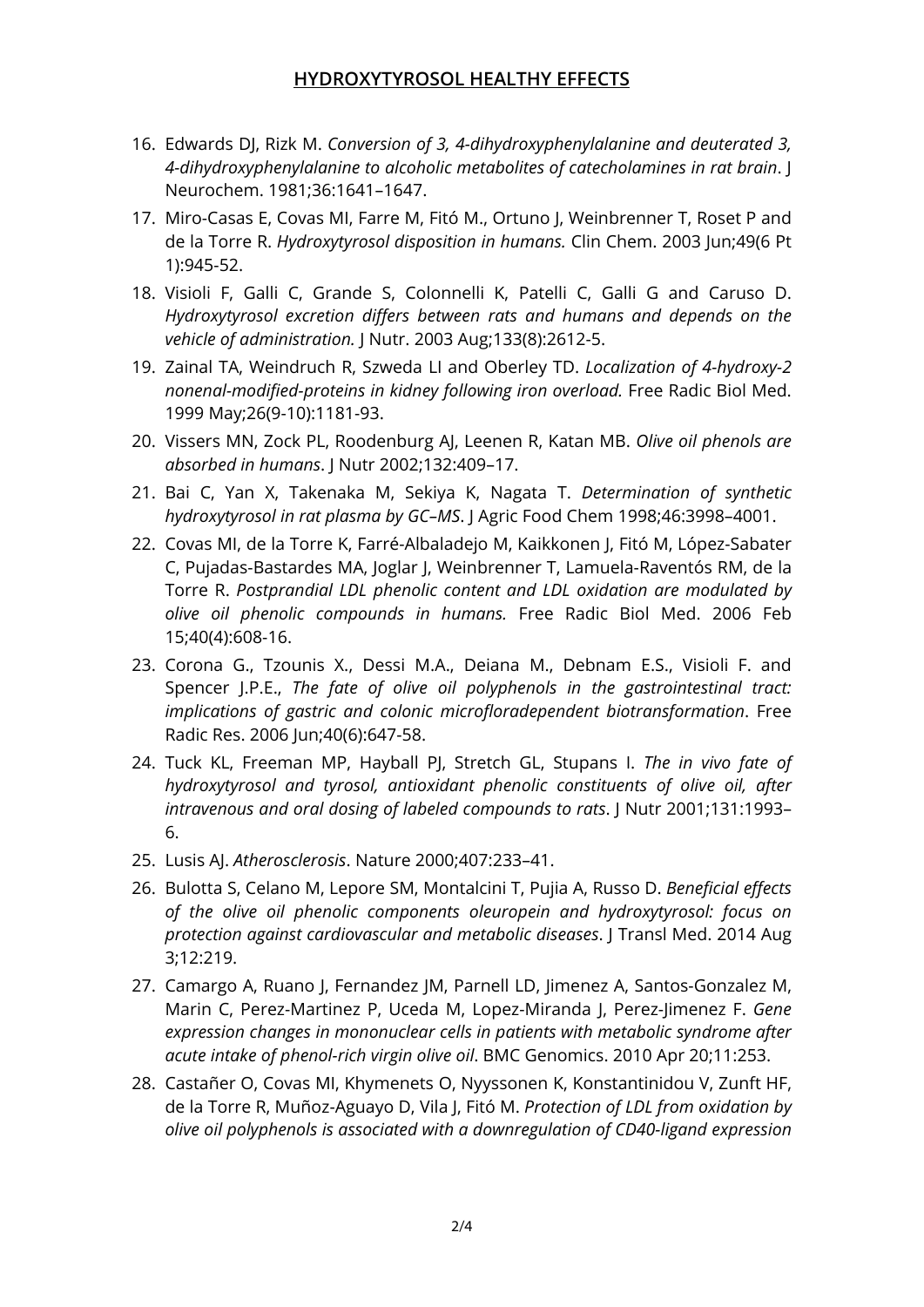*and its downstream products in vivo in humans*. Am J Clin Nutr. 2012 May;95(5):1238-44.

- 29. Cicerale S, Lucas L, Keast R. *Biological activities of phenolic compounds present in virgin olive oil*. Int J Mol Sci. 2010 Feb 2;11(2):458-79.
- 30. Samuel SM, Thirunavukkarasu M, Penumathsa SV, Paul D, Maulik N. *Akt/FOXO3a/SIRT1-mediated cardioprotection by n-tyrosol against ischemic stress in rat in vivo model of myocardial infarction: switching gears toward survival and longevity.* J Agric Food Chem. 2008 Oct 22;56(20):9692-8.
- 31. Raederslorff D. *Antioxidant activity of olive polypnenoIs in humans: a review*. Int J Vitam Nutr Res. 2009 May:79(3):152-65
- 32. Fabiani R, Rosignoli P, De Bartolomeo A, Fuccelli R, Servili M, Montedoro GF, Morozzi G. *Oxidative DNA damage is prevented by extracts of olive oil, hydroxytyrosol and other olive phenolic compounds in human blood mononudear cells and HL60 cells*. J Nutr. 2008 Aug:138(8):1411-6.
- 33. Pereira-Caro G, Sarriá B, Madrona A, Espartero JL, Goya L, Bravo L, Mateos R. *Alkyl hydroxytyrosyl ethers show protective effects against oxidative stress in HepG2 cells.* J Agric Food Chem. 2011 Jun 8;59(11):5964-76.
- 34. Zrelli H, Matsuoka M, Kitazaki S, Zarrouk M, Miyazaki H. *Hydroxytyrosol reduces intracellular reactive oxygen species levels in vascular endothelial cells by upregulating catalase expression through the AMPK-FOXO3a pathway*. Eur J Pharmacol. 2011 Jun 25;660(2-3):275-82
- 35. Brunswick Laboratories, 200 Turnpike Road, Southborough, MA 01772, USA.
- 36. Haytowitz DB, Bhagwat S. *USDA Database for the Oxygen Radical Absorbance Capacity (ORAC) of Selected Foods, Release 2, May 2010.* U.S. Department of Agriculture - Agricultural Research Service - Beltsville Human Nutrition Research Center - Nutrient Data Laboratory -10300 Baltimore Avenue - Building 005, Room 107, BARC-West - Beltsville, Maryland 20705, USA.
- 37. Valls-Pedret C, Lamuela-Raventós RM, Medina-Remón A, Quintana M, Corella D, Pintó X, Martínez-González MÁ, Estruch R, Ros E. *Polyphenol-rich foods in the Mediterranean diet are associated with better cognitive function in elderly subjects at high cardiovascular risk.* J Alzheimers Dis. 2012;29(4):773-82.
- 38. Bitler CM, Matt K, Irving M, Hook G, Yusen J, Eagar F, Kirschner K, Walker B, Crea R. *Olive extract supplement decreases pain and improves daily activities in adults with osteoarthritis and decreases plasma homocysteine in those with rheumatoid arthritis.* Nutrition Research 27 (2007) 470-477.
- 39. Covas MI, Nyyssönen K, Poulsen HE, Kaikkonen J, Zunft HJ, Kiesewetter H, Gaddi A, de la Torre R, Mursu J, Bäumler H, Nascetti S, Salonen JT, Fitó M, Virtanen J, Marrugat J; EUROLIVE Study Group. *The effect of polyphenols in olive oil on heart disease risk factors: a randomized trial*. Ann Intern Med. 2006 Sep 5;145(5):333-41.